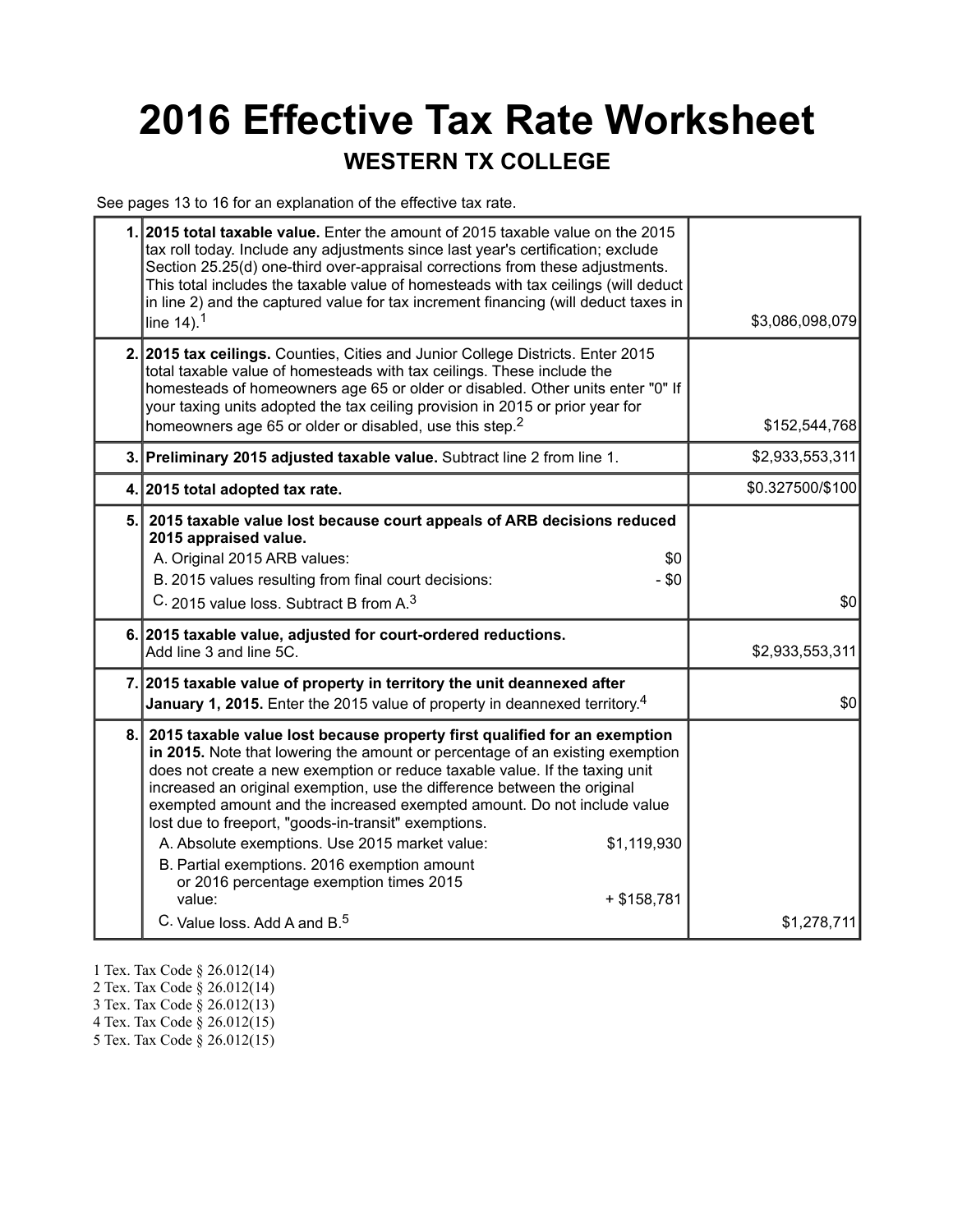#### **2016 Effective Tax Rate Worksheet (continued) WESTERN TX COLLEGE**

| 9. | 2015 taxable value lost because property first qualified for agricultural<br>appraisal (1-d or 1-d-1), timber appraisal, recreational/scenic appraisal or<br>public access airport special appraisal in 2016. Use only those properties<br>that first qualified in 2016; do not use properties that qualified in 2015.<br>A. 2015 market value:<br>\$294,309<br>B. 2016 productivity or special appraised value:<br>$-$ \$29,551<br>C. Value loss. Subtract B from A. <sup>6</sup> | \$264,758       |
|----|------------------------------------------------------------------------------------------------------------------------------------------------------------------------------------------------------------------------------------------------------------------------------------------------------------------------------------------------------------------------------------------------------------------------------------------------------------------------------------|-----------------|
|    | 10. Total adjustments for lost value. Add lines 7, 8C and 9C.                                                                                                                                                                                                                                                                                                                                                                                                                      | \$1,543,469     |
|    | 11. 2015 adjusted taxable value. Subtract line 10 from line 6.                                                                                                                                                                                                                                                                                                                                                                                                                     | \$2,932,009,842 |
|    | 12. Adjusted 2015 taxes. Multiply line 4 by line 11 and divide by \$100.                                                                                                                                                                                                                                                                                                                                                                                                           | \$9,602,332     |
|    | 13. Taxes refunded for years preceding tax year 2015. Enter the amount of<br>taxes refunded by the taxing unit for tax years preceding tax year 2015. Types<br>of refunds include court decisions, Tax Code § 25.25(b) and (c) corrections and<br>Tax Code § 31.11 payment errors. Do not include refunds for tax year 2015.<br>This line applies only to tax years preceding tax year 2015. <sup>7</sup>                                                                          | \$647           |
|    | 14. Taxes in tax increment financing (TIF) for tax year 2015. Enter the amount of<br>taxes paid into the tax increment fund for a reinvestment zone as agreed by the<br>taxing unit. If the unit has no 2016 captured appraised value in Line 16D, enter<br>$"0"$ . $^8$                                                                                                                                                                                                           | \$0             |
|    | 15. Adjusted 2015 taxes with refunds and TIF adjustment. Add lines 12 and 13,<br>subtract line 14.9                                                                                                                                                                                                                                                                                                                                                                                | \$9,602,979     |
|    | 16. Total 2016 taxable value on the 2016 certified appraisal roll today. This<br>value includes only certified values and includes the total taxable value of<br>homesteads with tax ceilings (will deduct in line 18). These homesteads<br>includes homeowners age 65 or older or disabled. <sup>10</sup><br>A. Certified values only:<br>\$2,503,210,594<br>B. Counties: Include railroad rolling stock<br>values certified by the Comptroller's office:<br>$+$ \$0              |                 |

6 Tex. Tax Code § 26.012(15) 7 Tex. Tax Code § 26.012(13) 8 Tex. Tax Code § 26.03(c) 9 Tex. Tax Code § 26.012(13) 10 Tex. Tax Code § 26.012(15)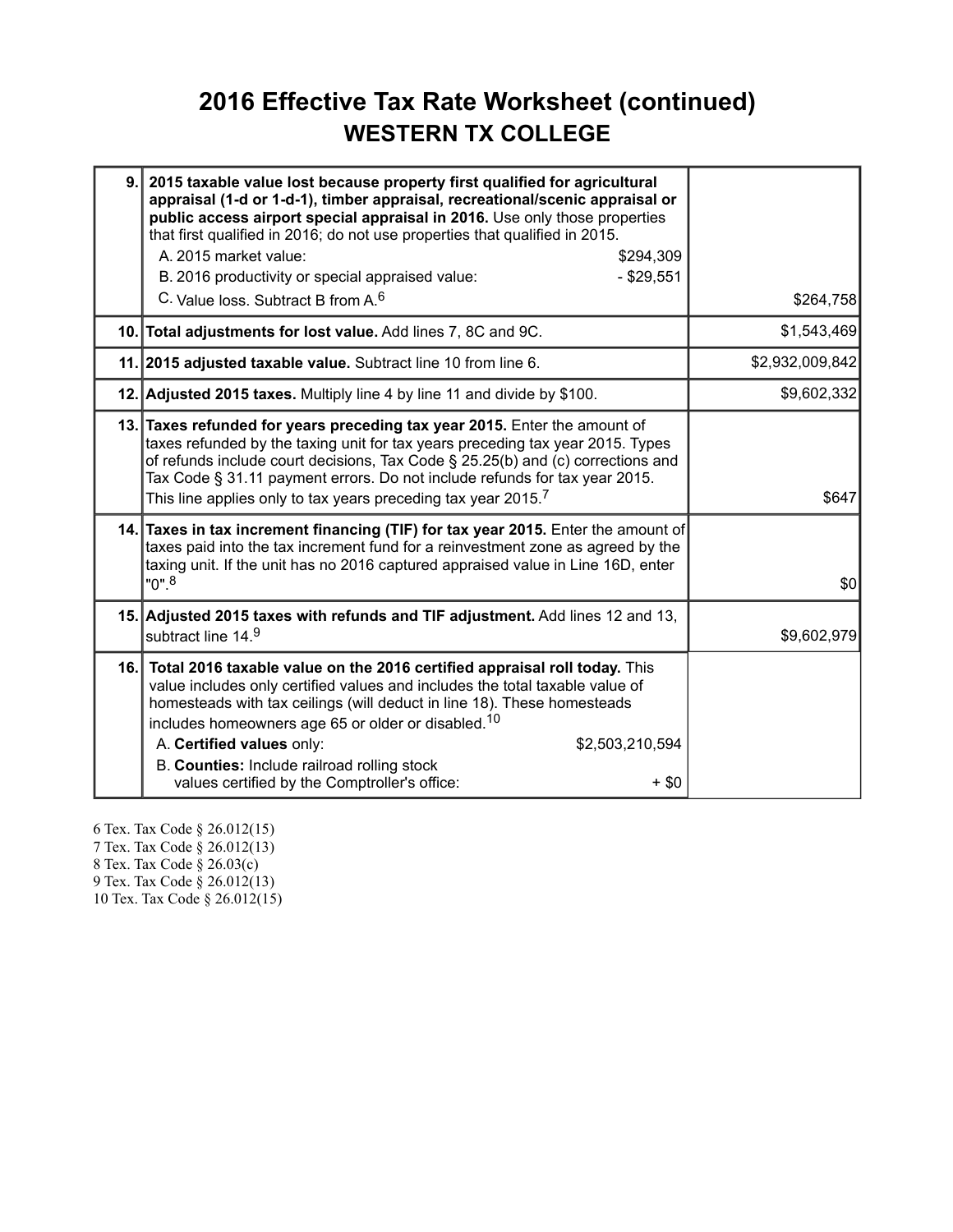#### **2016 Effective Tax Rate Worksheet (continued) WESTERN TX COLLEGE**

| 16.<br>(cont.) | C. Pollution control exemption: Deduct the value<br>of property exempted for the current tax year for<br>the first time as pollution control property:<br>$-$ \$0<br>D. Tax increment financing: Deduct the 2016<br>captured appraised value of property taxable by a<br>taxing unit in a tax increment financing zone for<br>which the 2016 taxes will be deposited into the tax<br>increment fund. Do not include any new property<br>value that will be included in line 21 below. <sup>11</sup><br>$- $0$<br>E. Total 2016 value. Add A and B, then subtract C<br>and D.                                                                                                                                                                                                                                                                                                                                                                                                                                                                                                                                                                                                                                                                                                            | \$2,503,210,594 |
|----------------|-----------------------------------------------------------------------------------------------------------------------------------------------------------------------------------------------------------------------------------------------------------------------------------------------------------------------------------------------------------------------------------------------------------------------------------------------------------------------------------------------------------------------------------------------------------------------------------------------------------------------------------------------------------------------------------------------------------------------------------------------------------------------------------------------------------------------------------------------------------------------------------------------------------------------------------------------------------------------------------------------------------------------------------------------------------------------------------------------------------------------------------------------------------------------------------------------------------------------------------------------------------------------------------------|-----------------|
| 17.1           | Total value of properties under protest or not included on certified<br>appraisal roll. <sup>12</sup><br>A. 2016 taxable value of properties under<br>protest. The chief appraiser certifies a list of<br>properties still under ARB protest. The list shows<br>the appraisal district's value and the taxpayer's<br>claimed value, if any or an estimate of the value if<br>the taxpayer wins. For each of the properties<br>under protest, use the lowest of these values.<br>Enter the total value. <sup>13</sup><br>\$8,705,164<br>B. 2016 value of properties not under protest or<br>included on certified appraisal roll. The chief<br>appraiser gives taxing units a list of those taxable<br>properties that the chief appraiser knows about<br>but are not included at appraisal roll certification.<br>These properties also are not on the list of<br>properties that are still under protest. On this list<br>of properties, the chief appraiser includes the<br>market value, appraised value and exemptions<br>for the preceding year and a reasonable estimate<br>of the market value, appraised value and<br>exemptions for the current year. Use the lower<br>market, appraised or taxable value (as<br>appropriate). Enter the total value. <sup>14</sup><br>$+$ \$0 |                 |

11 Tex. Tax Code § 26.03(c)

12 Tex. Tax Code § 26.01(c)

13 Tex. Tax Code § 26.04 and 26.041

14 Tex. Tax Code § 26.04 and 26.041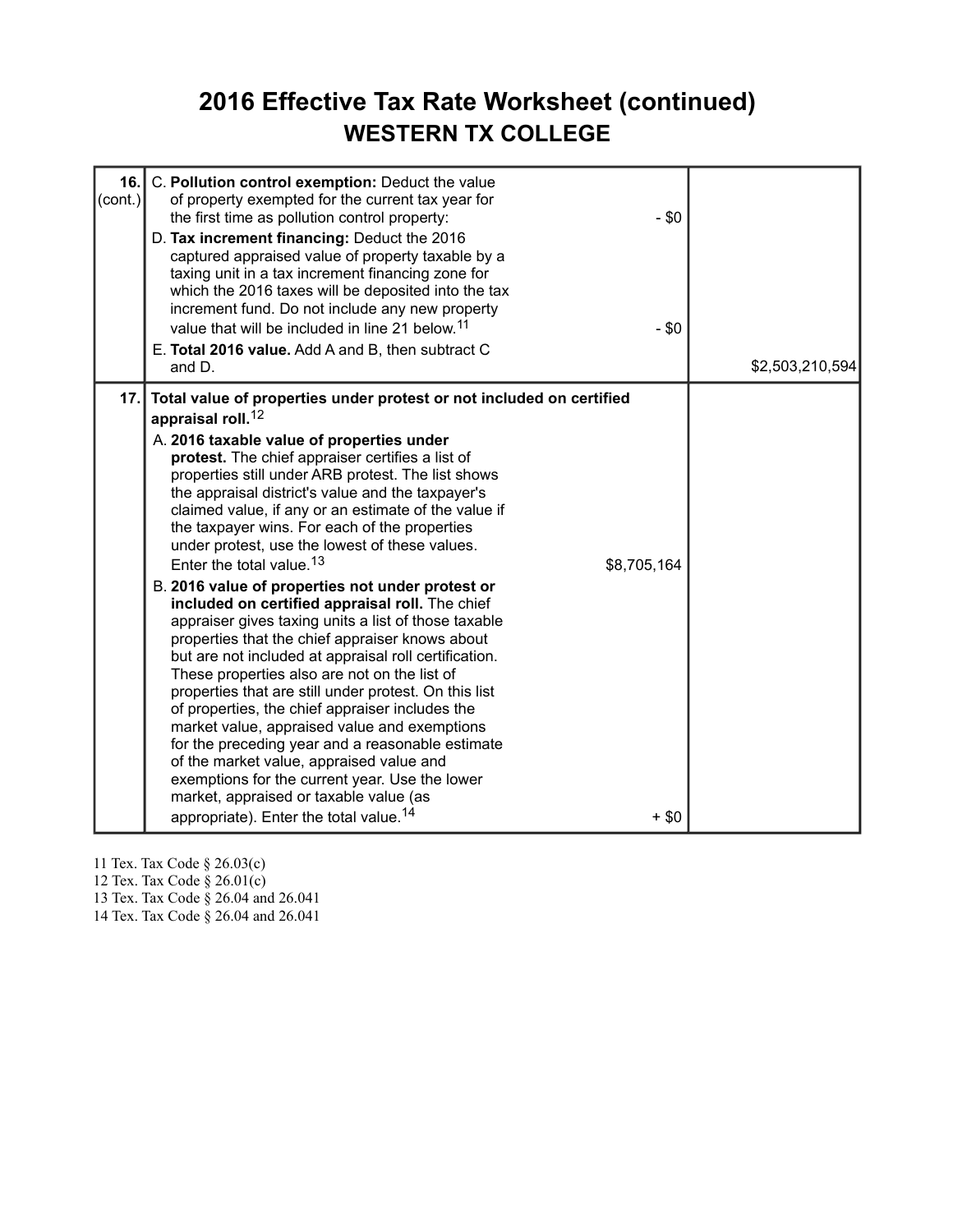### **2016 Effective Tax Rate Worksheet (continued) WESTERN TX COLLEGE**

| 17.<br>(cont.) | C. Total value under protest or not certified. Add<br>A and B.                                                                                                                                                                                                                                                                                                                                                                                                                                                                                                                                                                                 | \$8,705,164]    |
|----------------|------------------------------------------------------------------------------------------------------------------------------------------------------------------------------------------------------------------------------------------------------------------------------------------------------------------------------------------------------------------------------------------------------------------------------------------------------------------------------------------------------------------------------------------------------------------------------------------------------------------------------------------------|-----------------|
|                | 18. 2016 tax ceilings. Counties, cities and junior colleges enter 2016 total taxable<br>value of homesteads with tax ceilings. These include the homesteads of<br>homeowners age 65 or older or disabled. Other taxing units enter "0". If your<br>taxing units adopted the tax ceiling provision in 2015 or prior year for<br>homeowners age 65 or older or disabled, use this step. <sup>15</sup>                                                                                                                                                                                                                                            | \$150,633,016   |
|                | 19. 2016 total taxable value. Add lines 16E and 17C. Subtract line 18.                                                                                                                                                                                                                                                                                                                                                                                                                                                                                                                                                                         | \$2,361,282,742 |
|                | 20. Total 2016 taxable value of properties in territory annexed after January 1,<br>2008. Include both real and personal property. Enter the 2016 value of property<br>in territory annexed. <sup>16</sup>                                                                                                                                                                                                                                                                                                                                                                                                                                     | \$0             |
|                | 21. Total 2016 taxable value of new improvements and new personal property<br>located in new improvements. New means the item was not on the appraisal<br>roll in 2015. An improvement is a building, structure, fixture or fence erected on<br>or affixed to land. New additions to existing improvements may be included if<br>the appraised value can be determined. New personal property in a new<br>improvement must have been brought into the taxing unit after January 1, 2015<br>and be located in a new improvement. New improvements do include property<br>on which a tax abatement agreement has expired for 2016. <sup>17</sup> | \$16,182,729    |
|                | 22. Total adjustments to the 2016 taxable value. Add lines 20 and 21.                                                                                                                                                                                                                                                                                                                                                                                                                                                                                                                                                                          | \$16,182,729    |
|                | 23. 2016 adjusted taxable value. Subtract line 22 from line 19.                                                                                                                                                                                                                                                                                                                                                                                                                                                                                                                                                                                | \$2,345,100,013 |
|                | 24. 2016 effective tax rate. Divide line 15 by line 23 and multiply by \$100. <sup>18</sup>                                                                                                                                                                                                                                                                                                                                                                                                                                                                                                                                                    | \$0.4094/\$100  |
|                | 25. COUNTIES ONLY. Add together the effective tax rates for each type of tax the<br>county levies. The total is the 2016 county effective tax rate. <sup>19</sup>                                                                                                                                                                                                                                                                                                                                                                                                                                                                              |                 |
|                | <b>Fund Name</b><br><b>Tax Rate</b><br>${field36.1}$<br>${field36.2}$                                                                                                                                                                                                                                                                                                                                                                                                                                                                                                                                                                          | $$$ /\$100      |

15 Tex. Tax Code § 26.012(6)

16 Tex. Tax Code § 26.012(17)

17 Tex. Tax Code § 26.012(17)

18 Tex. Tax Code § 26.04(c)

19 Tex. Tax Code § 26.04(d)

A county, city or hospital district that adopted the additional sales tax in November 2015 or in May 2016 must adjust its effective tax rate. *The Additional Sales Tax Rate Worksheet* on page 39 sets out this adjustment. Do not forget to complete the *Additional Sales Tax Rate Worksheet* if the taxing unit adopted the additional sales tax on these dates.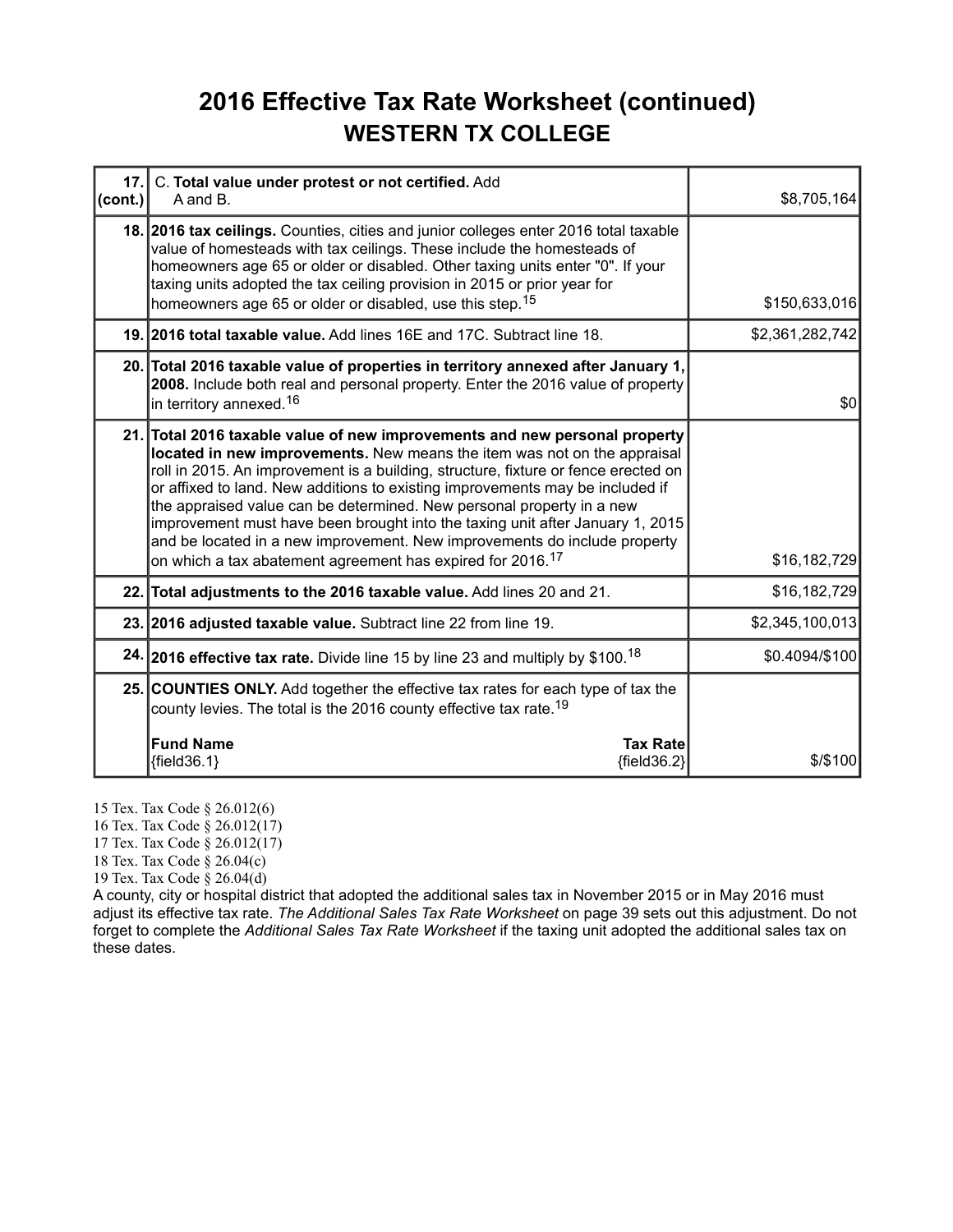# **2016 Rollback Tax Rate Worksheet**

#### **WESTERN TX COLLEGE**

See pages 17 to 21 for an explanation of the rollback tax rate.

|     | 26. 2015 maintenance and operations (M&O) tax rate.                                                                                                                                                                                                                                                                                                                                                                                                                                                                                                                                                                                                                                                                                                                                                                                                                                                                                                                                                                                                                                                                                                                                                                                                                                                                          |                                               | \$0.327500/\$100 |
|-----|------------------------------------------------------------------------------------------------------------------------------------------------------------------------------------------------------------------------------------------------------------------------------------------------------------------------------------------------------------------------------------------------------------------------------------------------------------------------------------------------------------------------------------------------------------------------------------------------------------------------------------------------------------------------------------------------------------------------------------------------------------------------------------------------------------------------------------------------------------------------------------------------------------------------------------------------------------------------------------------------------------------------------------------------------------------------------------------------------------------------------------------------------------------------------------------------------------------------------------------------------------------------------------------------------------------------------|-----------------------------------------------|------------------|
|     | 27. 2015 adjusted taxable value. Enter the amount from line 11.                                                                                                                                                                                                                                                                                                                                                                                                                                                                                                                                                                                                                                                                                                                                                                                                                                                                                                                                                                                                                                                                                                                                                                                                                                                              |                                               | \$2,932,009,842  |
| 28. | 2015 M&O taxes.<br>A. Multiply line 26 by line 27 and divide by \$100.<br>B. Cities, counties and hospital districts with<br>additional sales tax: Amount of additional sales<br>tax collected and spent on M&O expenses in<br>2015. Enter amount from full year's sales tax<br>revenue spent for M&O in 2015 fiscal year, if any.<br>Other units, enter "0." Counties exclude any<br>amount that was spent for economic development<br>grants from the amount of sales tax spent.<br>C. Counties: Enter the amount for the state criminal<br>justice mandate. If second or later year, the<br>amount is for increased cost above last year's<br>amount. Other units, enter "0."<br>D. Transferring function: If discontinuing all of a<br>department, function or activity and transferring it<br>to another unit by written contract, enter the<br>amount spent by the unit discontinuing the<br>function in the 12 months preceding the month of<br>this calculation. If the unit did not operate this<br>function for this 12-month period, use the amount<br>spent in the last full fiscal year in which the unit<br>operated the function. The unit discontinuing the<br>function will subtract this amount in H below. The<br>unit receiving the function will add this amount in<br>H below. Other units, enter "0." | \$9,602,332<br>$+ $0$<br>$+$ \$0<br>$+/-$ \$0 |                  |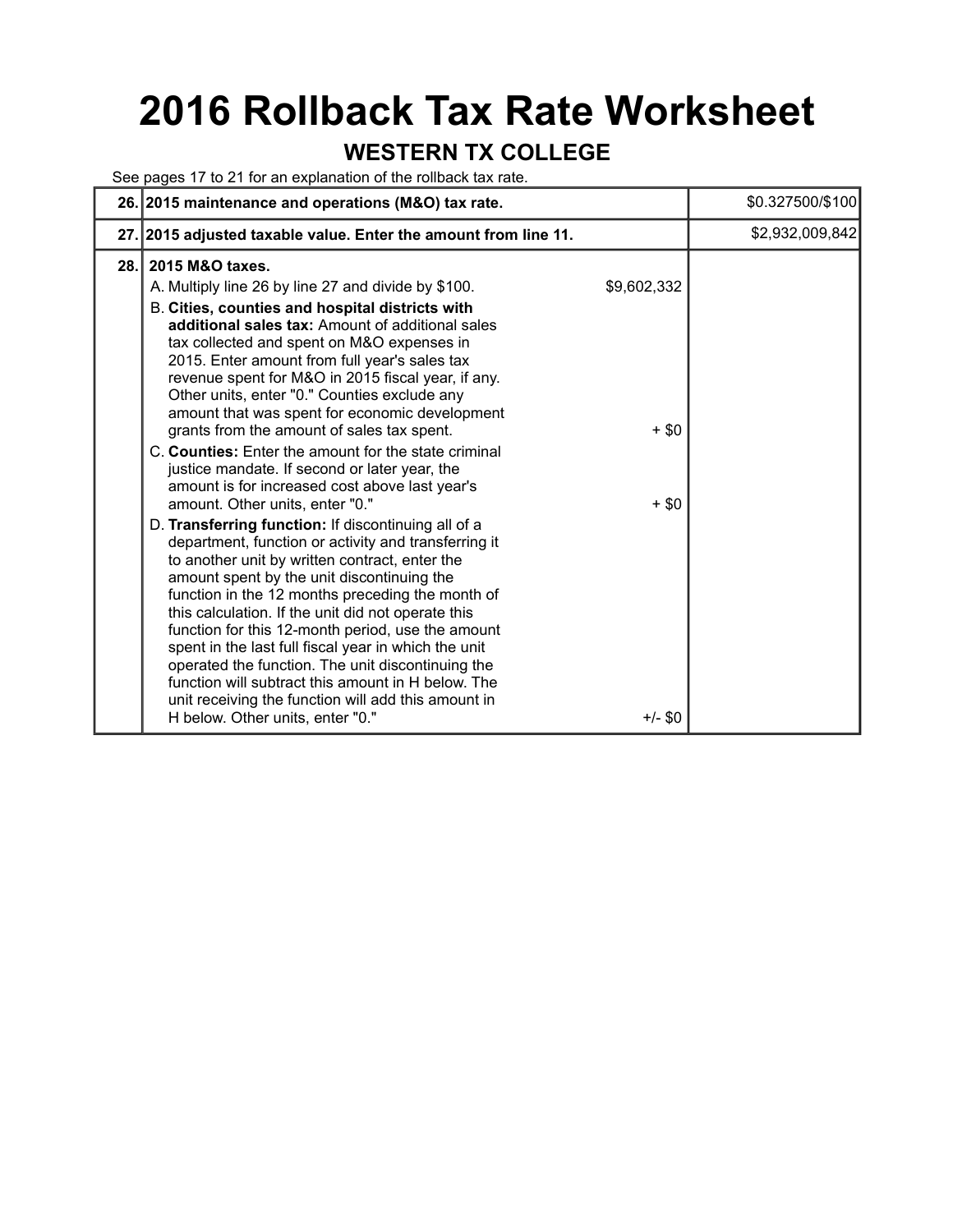### **2016 Rollback Tax Rate Worksheet (continued) WESTERN TX COLLEGE**

| 28.<br>(cont.) | E. Taxes refunded for years preceding tax year<br>2015: Enter the amount of M&O taxes refunded<br>during the last budget year for tax years<br>preceding tax year 2015. Types of refunds<br>include court decisions, Section 25.25(b) and (c)<br>corrections and Section 31.11 payment errors. Do<br>not include refunds for tax year 2015. This line<br>applies only to tax years preceding tax year 2015.<br>F. Enhanced indigent health care expenditures:<br>Enter the increased amount for the current year's<br>enhanced indigent health care expenditures<br>above the preceding tax year's enhanced indigent<br>health care expenditures, less any state<br>assistance.<br>G. Taxes in tax increment financing (TIF): Enter<br>the amount of taxes paid into the tax increment<br>fund for a reinvestment zone as agreed by the<br>taxing unit. If the unit has no 2016 captured<br>appraised value in Line 16D, enter "0."<br>H. Adjusted M&O Taxes. Add A, B, C, E and F. For<br>unit with D, subtract if discontinuing function and<br>add if receiving function. Subtract G. | $+$ \$647<br>$+ $0$<br>$- $0$ | \$9,602,979     |
|----------------|------------------------------------------------------------------------------------------------------------------------------------------------------------------------------------------------------------------------------------------------------------------------------------------------------------------------------------------------------------------------------------------------------------------------------------------------------------------------------------------------------------------------------------------------------------------------------------------------------------------------------------------------------------------------------------------------------------------------------------------------------------------------------------------------------------------------------------------------------------------------------------------------------------------------------------------------------------------------------------------------------------------------------------------------------------------------------------------|-------------------------------|-----------------|
|                | 29. 2016 adjusted taxable value.<br>Enter line 23 from the Effective Tax Rate Worksheet.                                                                                                                                                                                                                                                                                                                                                                                                                                                                                                                                                                                                                                                                                                                                                                                                                                                                                                                                                                                                 |                               | \$2,345,100,013 |
|                | 30. 2016 effective maintenance and operations rate.<br>Divide line 28H by line 29 and multiply by \$100.                                                                                                                                                                                                                                                                                                                                                                                                                                                                                                                                                                                                                                                                                                                                                                                                                                                                                                                                                                                 |                               | \$0.4094/\$100  |
|                | 31. 2016 rollback maintenance and operation rate.<br>Multiply line 30 by 1.08. (See lines 49 to 52 for additional rate for pollution<br>control expenses.                                                                                                                                                                                                                                                                                                                                                                                                                                                                                                                                                                                                                                                                                                                                                                                                                                                                                                                                |                               | \$0.4421/\$100  |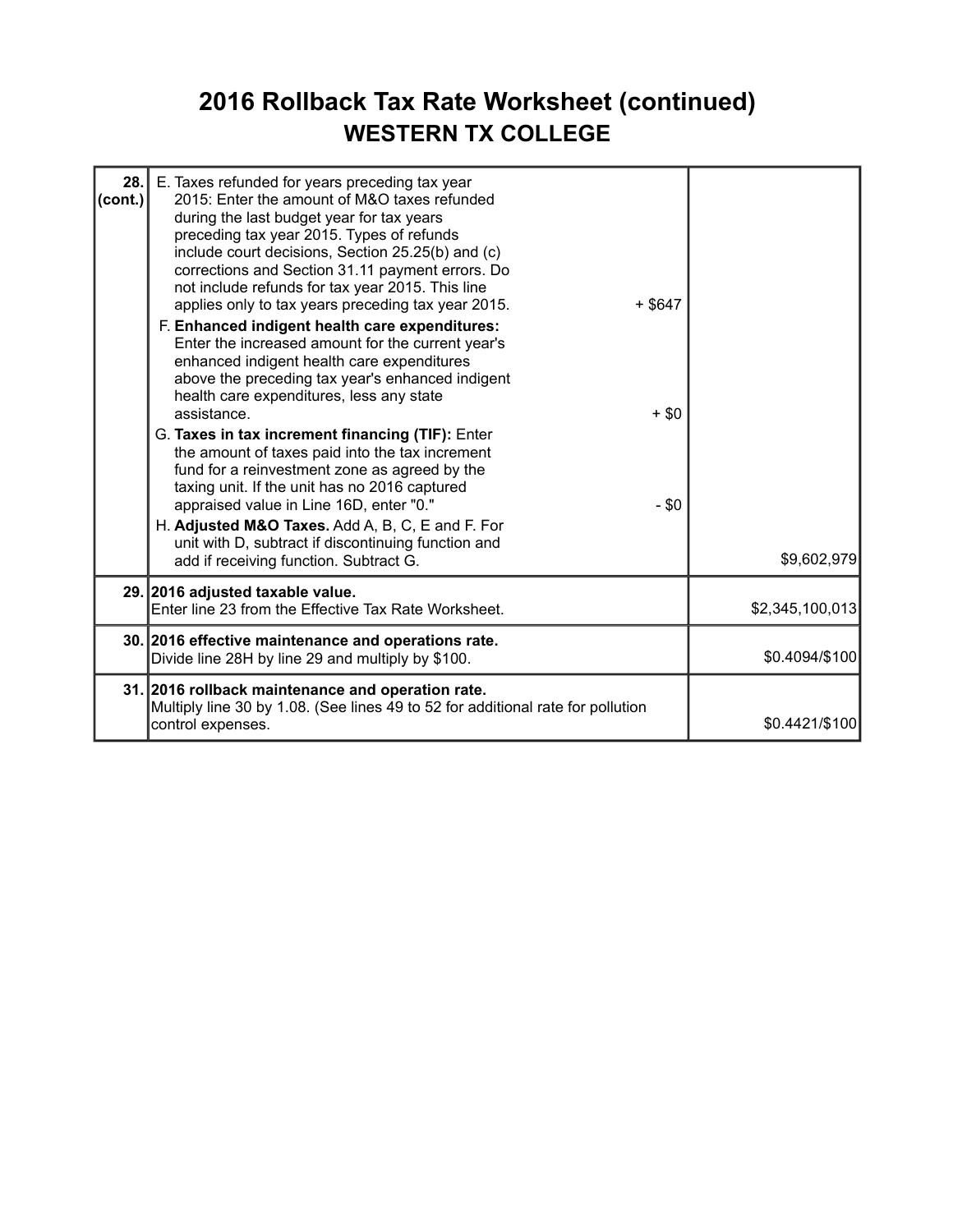### **2016 Rollback Tax Rate Worksheet (continued) WESTERN TX COLLEGE**

| 32.1 | Total 2016 debt to be paid with property taxes and additional sales tax<br>revenue.                                                                                                                                                                                                                                                                              |                 |
|------|------------------------------------------------------------------------------------------------------------------------------------------------------------------------------------------------------------------------------------------------------------------------------------------------------------------------------------------------------------------|-----------------|
|      | "Debt" means the interest and principal that will be paid on debts that:<br>(1) are paid by property taxes,<br>(2) are secured by property taxes,<br>(3) are scheduled for payment over a period longer than one year and<br>(4) are not classified in the unit's budget as M&O expenses.                                                                        |                 |
|      | A: Debt also includes contractual payments to other<br>taxing units that have incurred debts on behalf of this<br>taxing unit, if those debts meet the four conditions<br>above. Include only amounts that will be paid from<br>property tax revenue. Do not include appraisal<br>district budget payments. List the debt in Schedule B:<br>Debt Service.<br>\$0 |                 |
|      | B: Subtract unencumbered fund amount used to<br>reduce total debt.                                                                                                                                                                                                                                                                                               |                 |
|      | -\$0<br>C: Subtract amount paid from other resources.<br>$-\$0$                                                                                                                                                                                                                                                                                                  |                 |
|      | D: Adjusted debt. Subtract B and C from A.                                                                                                                                                                                                                                                                                                                       | \$0             |
|      | 33. Certified 2015 excess debt collections. Enter the amount certified by the<br>collector.                                                                                                                                                                                                                                                                      | \$0             |
|      | 34. Adjusted 2016 debt. Subtract line 33 from line 32.                                                                                                                                                                                                                                                                                                           | \$0             |
|      | 35. Certified 2016 anticipated collection rate. Enter the rate certified by the<br>collector. If the rate is 100 percent or greater, enter 100 percent.                                                                                                                                                                                                          | 100.000000%     |
|      | 36. 2016 debt adjusted for collections. Divide line 34 by line 35.                                                                                                                                                                                                                                                                                               | \$0             |
|      | 37. 2016 total taxable value. Enter the amount on line 19.                                                                                                                                                                                                                                                                                                       | \$2,361,282,742 |
|      | 38. 2016 debt tax rate. Divide line 36 by line 37 and multiply by \$100.                                                                                                                                                                                                                                                                                         | \$0.0000/\$100  |
|      | 39. 2016 rollback tax rate. Add lines 31 and 38.                                                                                                                                                                                                                                                                                                                 | \$0.4421/\$100  |
|      | 40. COUNTIES ONLY. Add together the rollback tax rates for each type of tax the<br>county levies. The total is the 2016 county rollback tax rate.                                                                                                                                                                                                                |                 |
|      | <b>Fund Name</b><br><b>Tax Rate</b><br>${field65.1}$<br>${field65.2}$                                                                                                                                                                                                                                                                                            | $$$ /\$100      |

A taxing unit that adopted the additional sales tax must complete the lines for the *Additional Sales Tax Rate*. A taxing unit seeking additional rollback protection for pollution control expenses completes the *Additional Rollback Protection for Pollution Control*.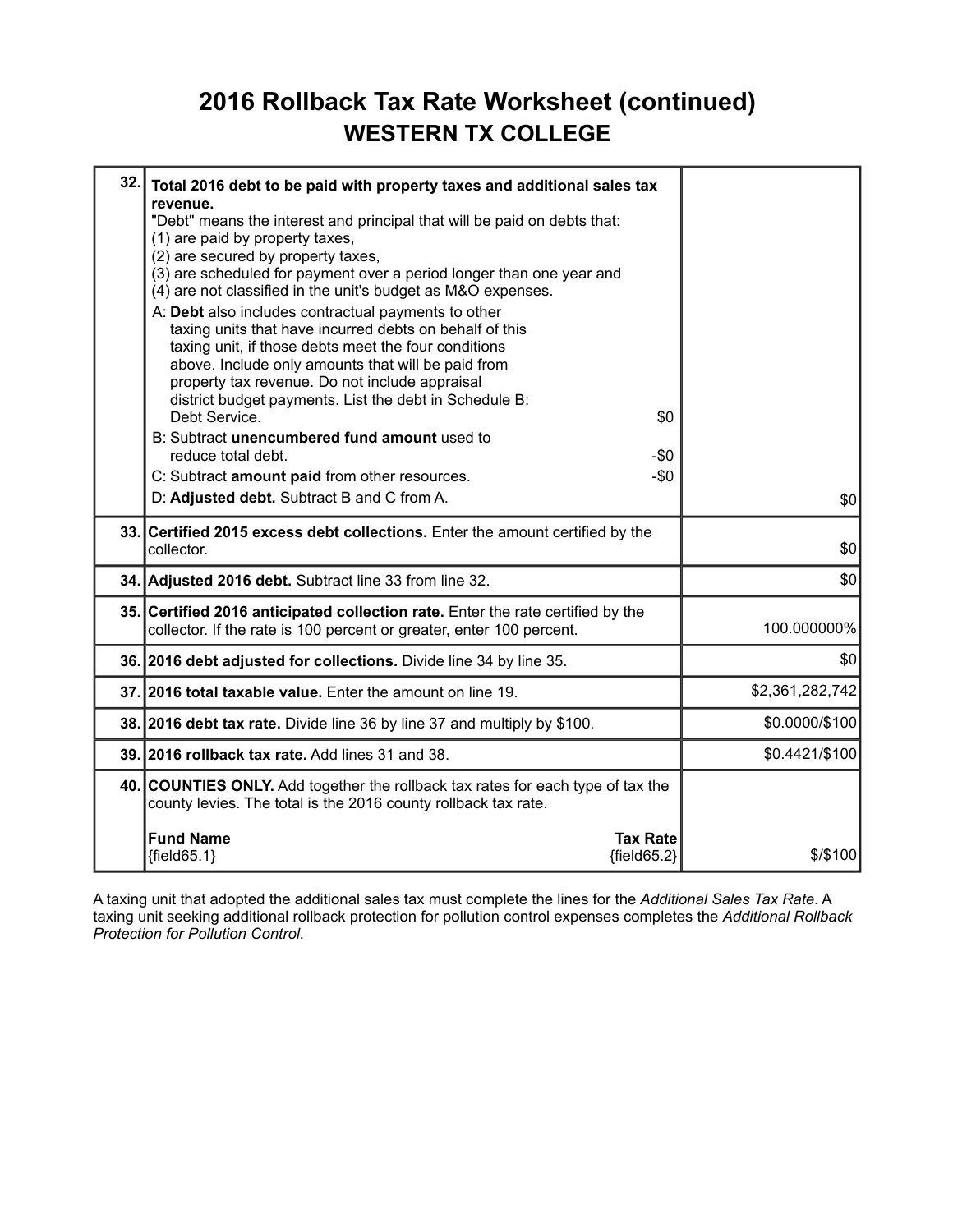### **Additional Sales Tax Rate Worksheet WESTERN TX COLLEGE**

| 41. Units that adopted the sales tax in August or November 2015, or in January or<br>May 2016. Enter the Comptroller's estimate of taxable sales for the previous<br>four quarters. Units that adopted the sales tax before August 2015, skip this<br>line. | \$0             |
|-------------------------------------------------------------------------------------------------------------------------------------------------------------------------------------------------------------------------------------------------------------|-----------------|
| 42. Estimated sales tax revenue. Counties exclude any amount that is or will be<br>spent for economic development grants from the amount of estimated sales tax<br>revenue.                                                                                 |                 |
| UNITS THAT ADOPTED THE SALES TAX IN AUGUST OR NOVEMBER<br>2015, OR IN JANUARY OR MAY 2016. Multiply the amount on line 41 by the<br>sales tax rate (.01, .005, or .0025, as applicable) and multiply the result by<br>.95.                                  |                 |
| $-OR-$                                                                                                                                                                                                                                                      |                 |
| UNITS THAT ADOPTED THE SALES TAX BEFORE AUGUST 2015. Enter the<br>sales tax revenue for the previous four quarters. Do not multiply by .95.                                                                                                                 | \$0             |
| 43. 2016 total taxable value. Enter the amount from line 37 of the Rollback Tax<br>Rate Worksheet.                                                                                                                                                          | \$2,361,282,742 |
| 44. Sales tax adjustment rate. Divide line 42 by line 43 and multiply by \$100.                                                                                                                                                                             | \$0.0000/\$100  |
| 45. 2016 effective tax rate, unadjusted for sales tax. Enter the rate from line 24 or<br>25, as applicable, on the Effective Tax Rate Worksheet.                                                                                                            | \$0.4094/\$100  |
| 46. 2016 effective tax rate, adjusted for sales tax.                                                                                                                                                                                                        |                 |
| UNITS THAT ADOPTED THE SALES TAX IN AUGUST OR NOVEMBER<br>2015, OR IN JANUARY OR MAY 2016. Subtract line 45 from line 46.                                                                                                                                   |                 |
| $-OR-$                                                                                                                                                                                                                                                      |                 |
| UNITS THAT ADOPTED THE SALES TAX BEFORE AUGUST 2015. Enter<br>line 46, do not subtract.                                                                                                                                                                     | \$0.4094/\$100  |
| 47. 2016 rollback tax rate, unadjusted for sales tax. Enter the rate from line 39 or<br>40, as applicable, of the rollback tax rate worksheet.                                                                                                              | \$0.4421/\$100  |
| 48. 2016 rollback tax rate, adjusted for sales tax. Subtract line 44 from line 47.                                                                                                                                                                          | \$0.4421/\$100  |

If the additional sales tax rate increased or decreased from last year, contact the Comptroller's office for special instructions on calculating the sales tax projection for the first year after the rate change.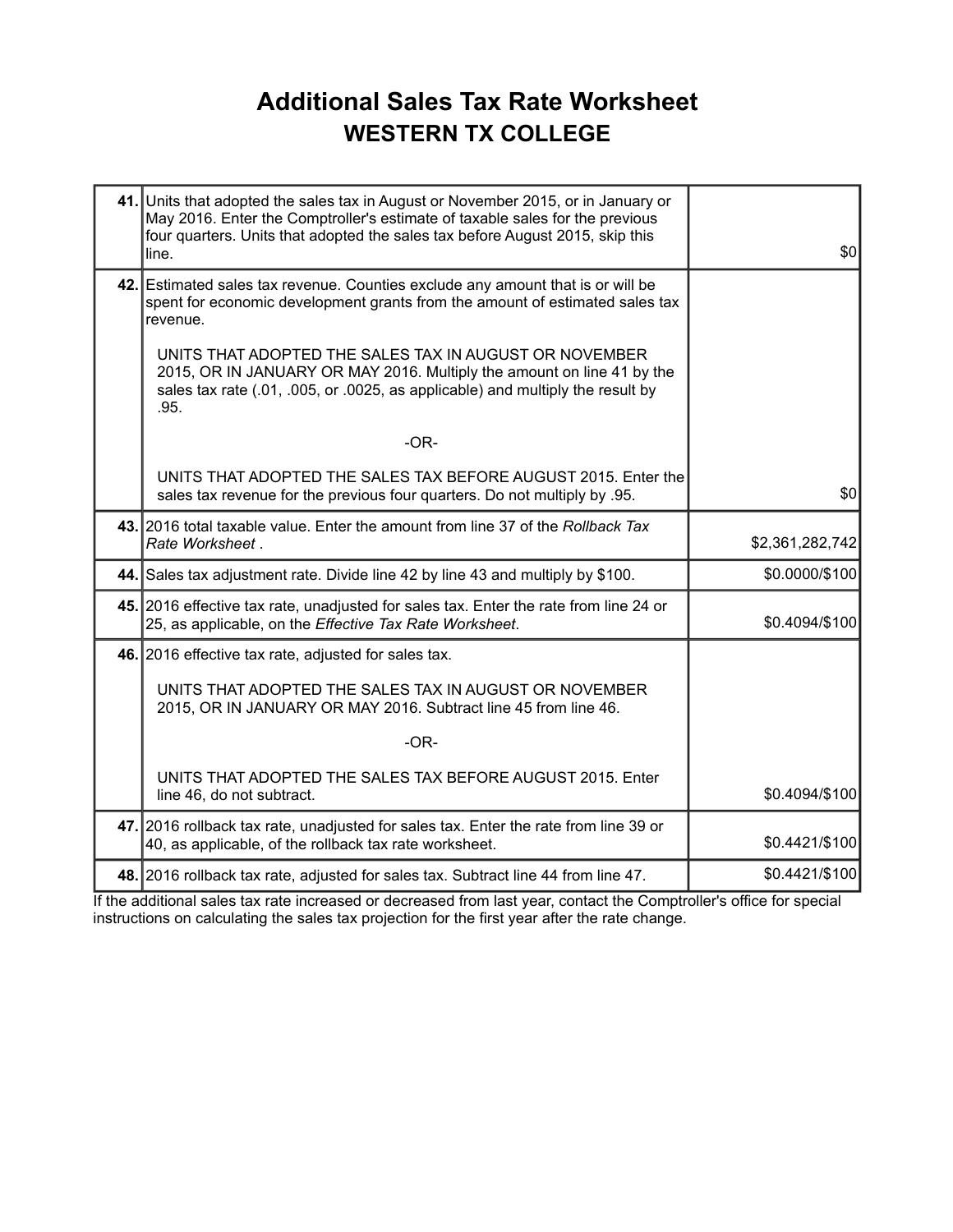#### **Additional Rollback Protection for Pollution Control Worksheet WESTERN TX COLLEGE**

| 49. Certified expenses from TCEQ. Enter the amount certified in the determination<br>letter from TCEQ. The taxing unit shall provide its assessor with a copy of the<br>letter. See Part 3, the Rollback Rate, for more details. | \$01            |
|----------------------------------------------------------------------------------------------------------------------------------------------------------------------------------------------------------------------------------|-----------------|
| 50. 2016 total taxable value. Enter the amount from line 37 of the Rollback Tax<br> Rate Worksheet.                                                                                                                              | \$2,361,282,742 |
| <b>51.</b> Additional rate for pollution control. Divide line 49 by line 50 and multiply by 100.                                                                                                                                 | \$0.0000/\$100  |
| 52. 2016 rollback tax rate, adjusted for pollution control. Add line 51 to one of the<br>following lines (as applicable): line 39, line 40 (counties) or line 48 (units with<br>the additional sales tax).                       | \$0.4421/\$100  |